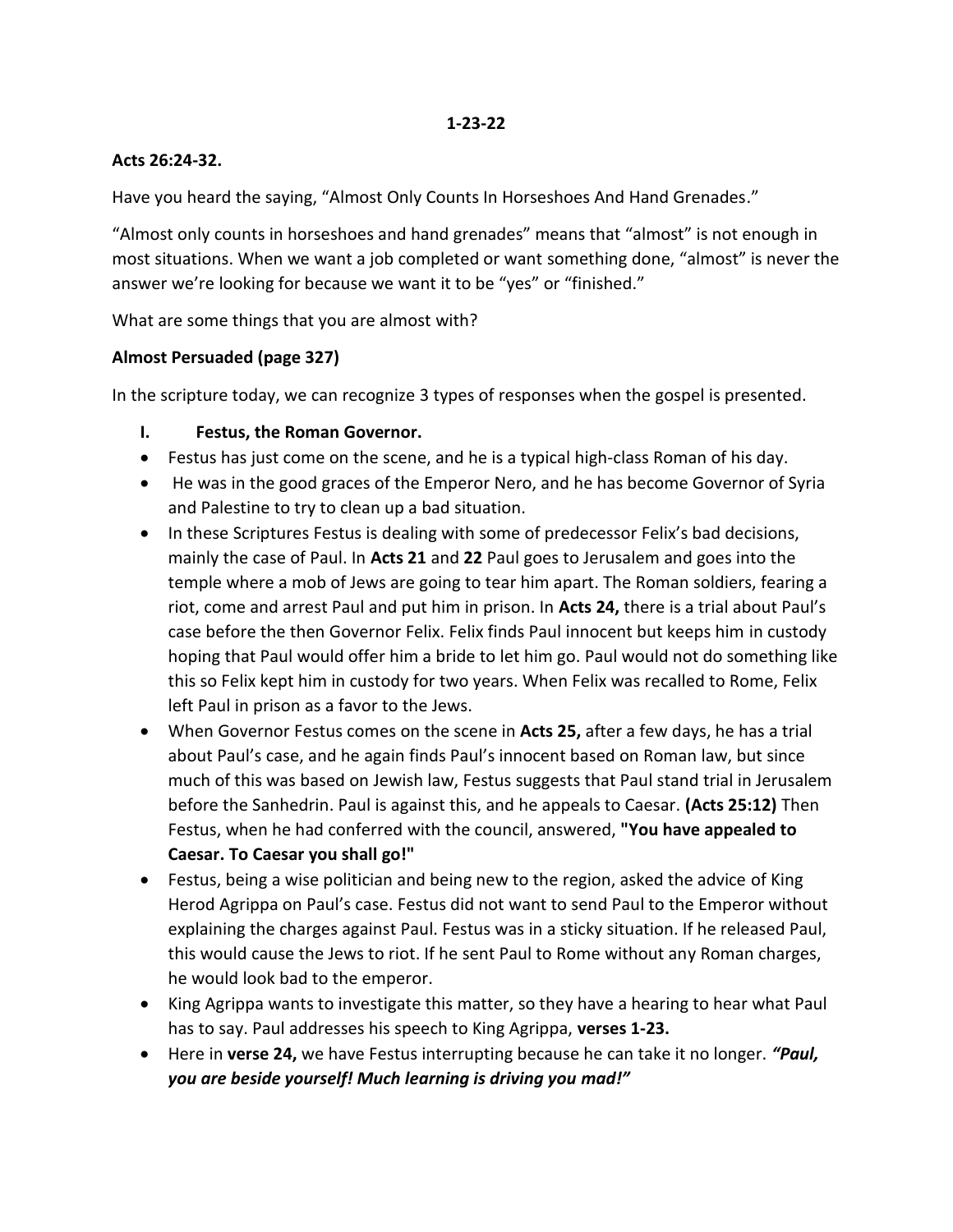## **A. IT IS FOOLISHNESS!**

 This was foolishness to Festus. Festus was a typical Roman in his day. He knew a little bit about his own faith in the gods but even his own faith did not concern him that much. Like many in his day, he regarded all faiths, all religions with contempt, as all equally false, or equally true. All of them unworthy of the time and attention of a great man like Festus. (Remember, superstition in **Acts 25:19 KJV)**

# *1 Corinthains 1:18, For the message of the cross is foolishness to those who are perishing, but to us who are being saved it is the power of God.*

# *1 Corinthains 1:23, but we preach Christ crucified, to the Jews a stumbling block and to the Greeks foolishness,*

- **B. I DON'T NEED IT!**
- What was important to Festus was to keep in touch with the world, to have the favor of men especially those in places of power like the emperor. This is what was important to him. As for a Jew talking of proclaiming "light to the Gentiles", the very idea was ridiculous! What light did the Romans need, they controlled the world, and they had all the light they needed.
- We have many Festus' in our society. They are good in their business and know it well. They are responsible in their duties and leave a good name behind them. Festus was a man who was making a difference. But he had no faith!
- All that concerned Festus was the here and now. All that concerned Festus was his job and his money and his status in society. He lived as if he had no soul.

# **C. I AM GOOD ENOUGH!**

- The Festus' of our day care nothing for prayer, or Bible-reading, or communing with God. These things are fine for some folks but not for them! If they ever attend a place of worship, it is only to appear respectable; and too often they never attend except on some great public ceremony, or at a wedding, or a funeral.
- They do not understand faith. Those who are staunch in their faith they do not understand. They look at them as weak fools, not of a strong mind. If they are brought to task about their faith, they brush all remarks aside with a joke or insult. They think such people are crazy! They have spent too much time thinking about things that really don't matter and it is dangerous! People rising from the dead, what a crazy thought!
- This type of people, moral people, good natured people, easy to get along with, unless someone speaks about religion? They desire to be independent and think for themselves. Don't bore them with the things of faith.
- On Sundays or special days like Christmas they visit friends, sleep in, go on a journey, go to the movies, or something else besides going to some religious observance.
- What do we do with people like Festus? Are they beyond hope? No, when sickness and disappointments, deaths of loved ones, come upon them they can turn to God and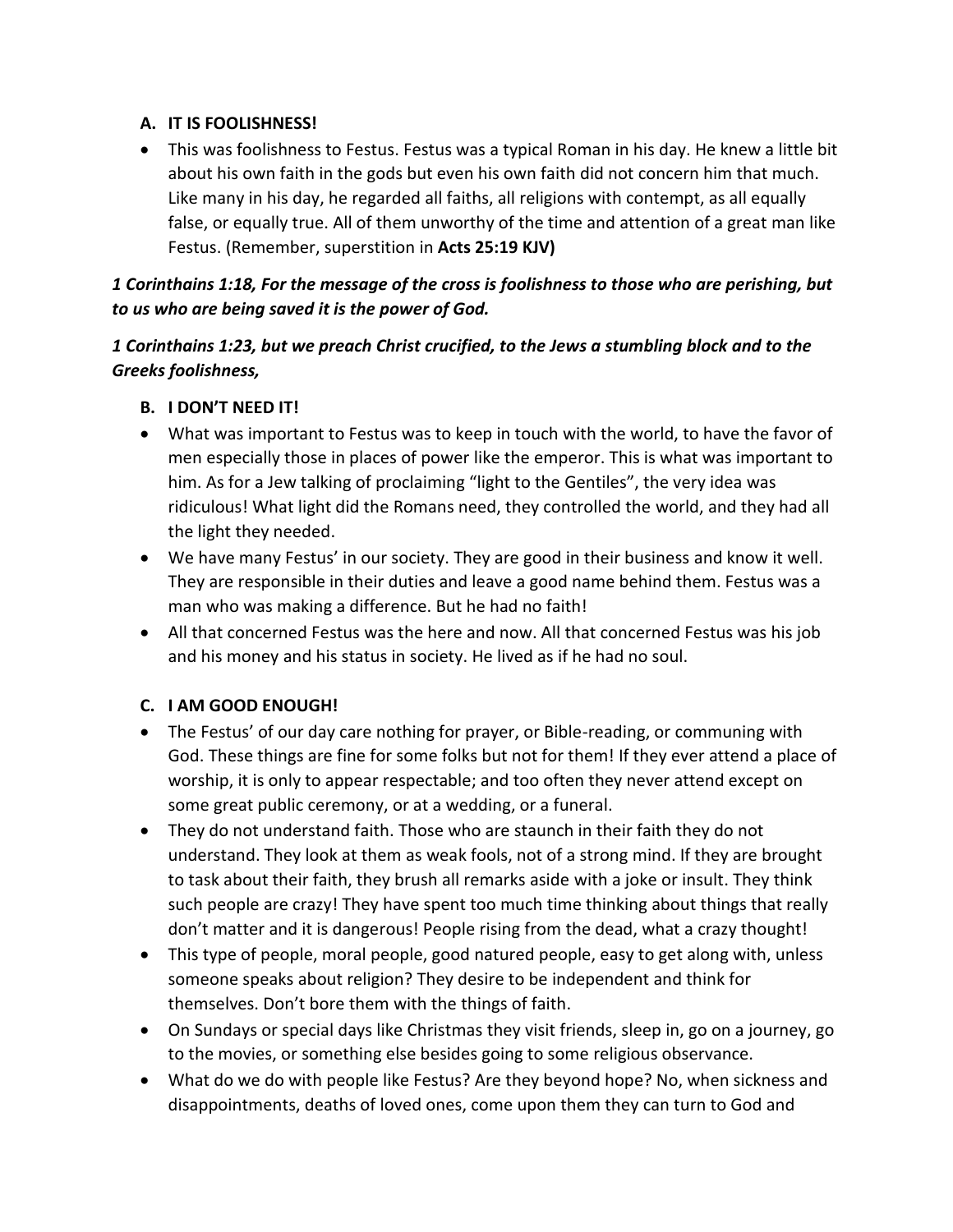begin to seek. With Christ nothing is impossible. Keep praying for them. Be their friends, love them through it, establish yourself trustworthy and accepting of them. One day they might come out of the darkness and into the light!

### **II. King Agrippa II**

- His great grandfather, Herod the Great, ruled all of Palestine. He was the Herod who killed all the baby boys in Bethlehem.
- His great uncle, King Herod Antipas, ruled in Galilee. He beheaded John the Baptist. This same uncle was the Herod that was in Jerusalem on the Passover when Jesus was crucified. He interviewed Jesus before sending him back to Pilate.
- His father, King Herod Agrippa I, is found in **Acts 12**. He ruled all of Palestine. He was the one who had James the Apostle executed. He was the one who put Peter into prison. After Peter escaped, he was the one who was eaten by worms because he did not give the glory to God.
- Compared to the rest of his well-known family, this Herod was a good one. He ruled over Galilee from AD 52 to AD 70. He tried to be a peacemaker between the Romans and the Jews.
- **Read verses 25-28.**
- Paul is backing Agrippa into a trap. Agrippa was familiar with what Paul was talking about. He and his family had dealings with Christ and with Christians for many years. It was also known that Agrippa was a faithful Jew. If Agrippa says, "No, I don't believe the prophets," and then he has problems with his friends in Jerusalem. If Agrippa says, "Yes, I believe the prophets," then Paul is going to bring up Scriptures from the Prophets that clearly speak about Jesus Christ. Agrippa doesn't want to get involved in any of this, so he gives this answer in **vs. 28.**
- The King James and New King James give his answer as if he is seriously considering it. However, in other translations, it is a sarcastic answer. It is difficult to translate what his answer was but considering that he didn't want to hear anymore (He rose and left in **vs. 30),** it probably was sarcastic.

# **A. I DIPPED MY TOE IN BUT IT WASN'T FOR ME!**

- Agrippa didn't want to hear anymore because he knew just enough. You and I meet people all the time who say that they went to church when they were young, and they learned this and that and now they don't want to have any part of it. They know bits and pieces and that is all they want to know. Agrippa was this way with Christianity.
- Agrippa did not like the gospel because it places everybody on the same level. All have sinned and fallen short of the glory of God. Agrippa was a king and he refused to mingle with the common people. But this is what the gospel does. The ground is level at Calvary. Everyone sins and everyone comes in the same way. Everyone comes into the church and worships with the rich, poor, slave, free. Everyone. No class distinctions.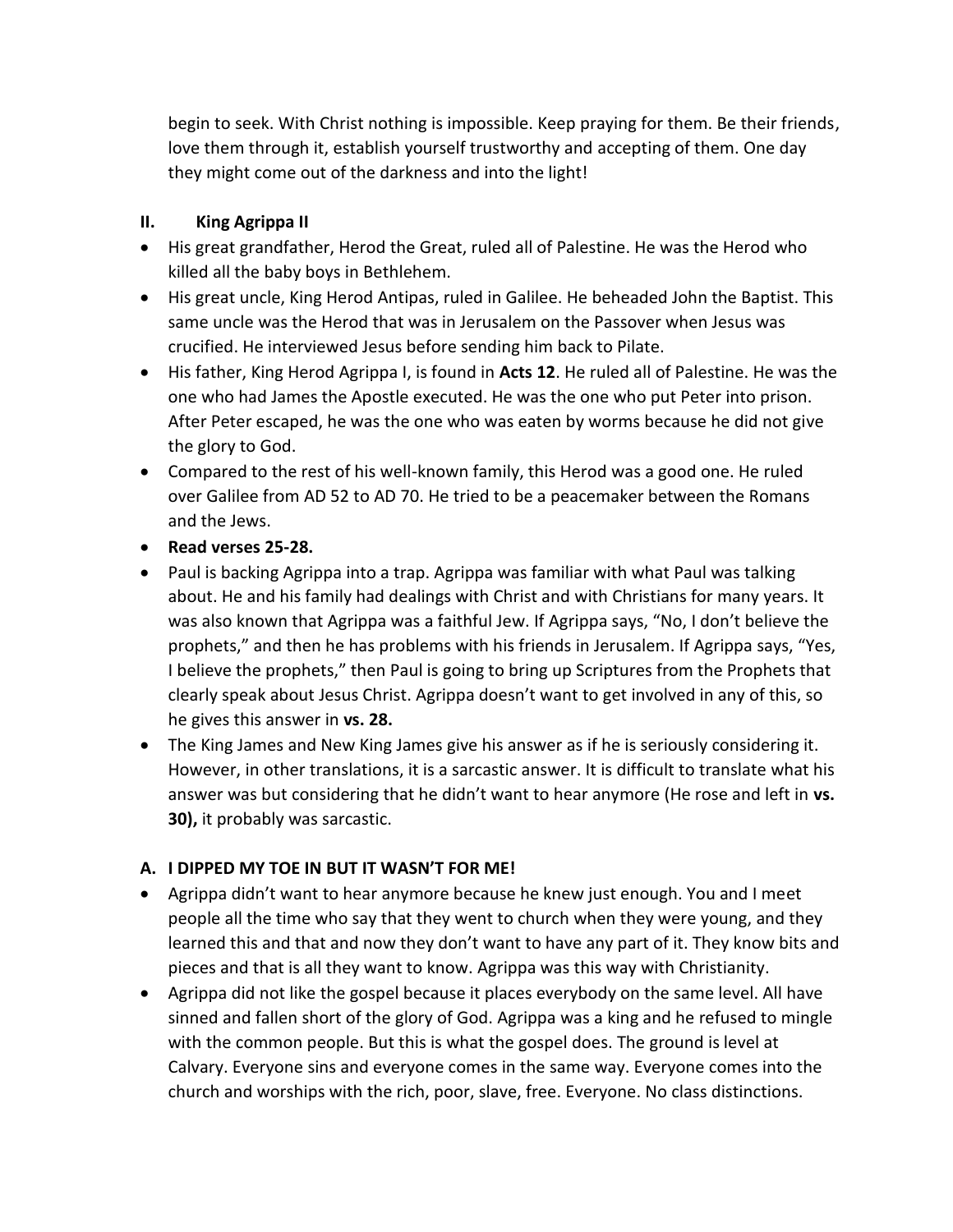## **B. I WANT TO KNOW GOD ON MY TERMS!**

- A genie in a bottle, one I can understand and makes sense to me. One that fits in my box.
- Agrippa also did not like the Christian message because they are saved by faith and not by works. Agrippa was one who liked his works. He flaunted his works to advance his political standing.
- Agrippa also was a proud man who did not want to submit to Christ's authority. Agrippa was the authority, and he could not submit to a humble carpenter from Nazareth. That was beneath him. He was a King and would never stoop so low as to surrender to a poor prophet.
- Notice that Agrippa is more than willing to listen to Paul preach but when Paul starts to get personal; Agrippa gets up and leaves the room. "Paul you've gone from preaching to meddling."
- Agrippa knows a great deal about religion. He knows a great deal even about the Christian faith. He can converse about these things all day. However, when things get personal, and he is asked about his faith that is when he gets up and leaves the room. We have many like this in our society.

## **III. Paul, the Apostle.**

Paul was a man of strong faith. He threw away all doubts and hesitations.

## **2 Tim 1:12, For this reason I also suffer these things; nevertheless I am not ashamed, for I know whom I have believed and am persuaded that He is able to keep what I have committed to Him until that Day.**

# **A. I AM LOST WITHOUT GOD!**

- I have tried to do it my way and it hasn't worked or it's falling apart.
- I have poured my time, energy, and life into things, to only be left empty.
- Paul was convinced of the truth of the facts of Christianity.
- Paul was convinced of the truth of the doctrines of Christ.

#### **B. I AM LOVED BY GOD!**

- Paul was convinced that he himself had been changed by the power of Christ.
- Paul was convinced of the reality of a world to come. He was not concerned about this life but the life to come. He had no doubt or fear about the future state of his soul.
- Paul knew that by the power of Jesus Christ the unloved, would find love, the orphan would find a home, unwanted would know what it feels like to be wanted, the tired could find rest.